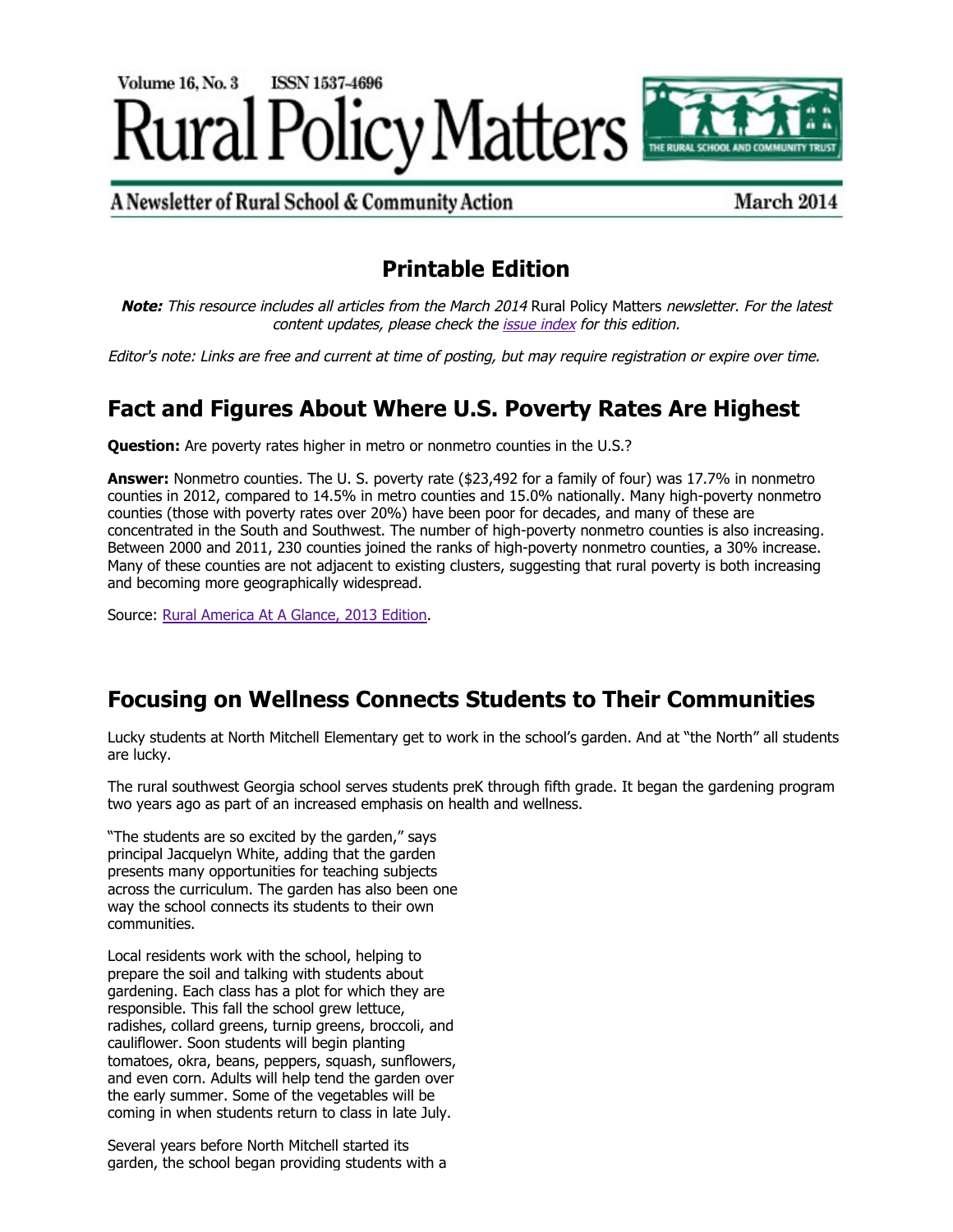fresh fruit or vegetable snack every day. Selena Montgomery, who teaches fifth grade, says the school's emphasis on healthy food has been a way to connect kids to their own cultures and to each other. "We are a rural place and a lot of our families work at one of the local dairies or food processing plants, but there's been such a lifestyle change. Most families don't garden anymore. Kids aren't eating the healthier foods everyone here ate a couple of generations back. And they aren't learning how to grow and cook their own food either. Everyone needs to know how to do those things. "

Some of the snack vegetables are local. White says that kids love eating raw squash—a traditional southern vegetable usually cooked stewed or fried. "Who knew kids would eat that," she laughs.

Other snacks, like pomegranates, are new to everyone; some are more familiar to the school's Latino students. It's been a learning experience for everyone, Montgomery says. "I've even had parents call me and ask what our snack was that day because their child is asking them to buy it at the grocery store."

The garden and healthy snacks program are just two ways that North Mitchell Elementary supports academic growth by helping students get and stay healthy. The school used a grant to install an exercise room. "Physical fitness had been put on the back burner," mostly because of funding, White explains. "Now we have equipment, mats, jump ropes, fun exercise videos, and stationary bikes in all sizes," she continues.

All students work out twice a week as part of their health and p.e. classes. Parents sometimes come to school and exercise with their child's class, and classroom teachers are encouraged to use the equipment with their students through the week. "The kids love to see their teachers using the adult bikes with them," White adds.





Students add plot identification signs and tend plants in the garden at North Mitchell Elementary.

The building itself is also healthy. Just four years old, North Mitchell Elementary was designed as a "daylighting school."

Mitchell County Superintendent of Schools Victor Hill explains that a daylighting building is one that harnesses natural light to best effect throughout the day. "There's better visibility and less strain and fatigue when you can see well. The research suggests that's good for your brain and your long-term health," he says. Daylighted buildings with natural views are also linked to better behavior and mood, increased productivity, and positive outlook. "And, the school is more sustainable and saves money on energy," Hill adds.



North Mitchell students are excited to receive plants for their garden plot.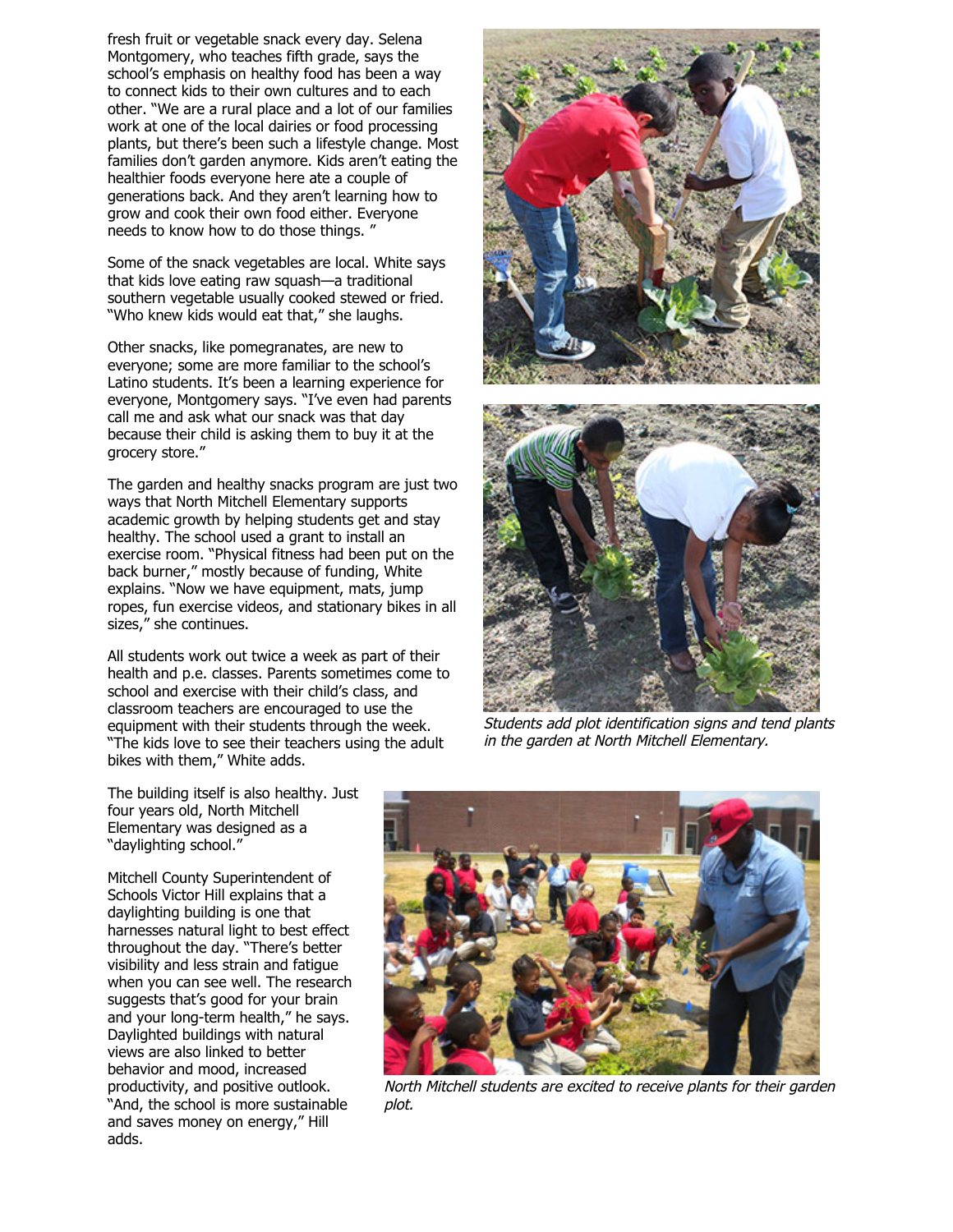As an expression of its commitment to connectivity in all senses of the word, Mitchell County launched a systematic effort, beginning about ten years ago, to build its technology infrastructure. Five years ago it began beefing up classroom technology. Now the school system's high speed internet is one of the fastest in the state and schools are rich with computers and other technology. North Mitchell's building is part and parcel of this commitment. "It's unbelievable all the things the building can do," observes White.

At its core, the attention of "the North" to the physical and social health of its students and its efforts to connect them to the community and the world is about relationship. "It's an everyday practice to see staff pulling students aside, taking them under their wing, talking them through a situation, sprucing them up in some way," says White. "Our mission is to educate every child to the best of our ability, to connect them to everything we can, not just for the moment, but so they can be citizens in their community, here in Mitchell County and in the global society."

Superintendent Hill says that teachers at North Mitchell sit down together every three weeks and with an administrator review how each child they teach is doing. "They are identifying every child, if there's a need, if the child is struggling with something or really excelling, they are going to talk about it and what they can do in response," he says. And they are not just focusing on problems. "They are also looking for strengths, leadership qualities, talents or interests the child is expressing. Then they do something about it."

All these efforts have paid off academically as well. In 2012, North Mitchell Elementary was recognized by the state as a Reward School for high progress.

"A lot of schools have as their mission statement that they are preparing lifelong learners and global citizens," says Hill. "At the North they're working extremely hard to do just that—and to make students part of their own community. It's a wonderful staff, truly committed to students."

# **Read more:**

Mitchell County Board of Education:

[www.mitchell.k12.ga.us/](http://www.mitchell.k12.ga.us/)

North Mitchell County Elementary School:

<http://mitchell2.nme.schooldesk.net/>

Kindergarten students enjoy physical activity in North Mitchell's new exercise room.



Everyone working out on stationary bikes at North Mitchell Elementary School.



North Mitchell Elementary, a healthy school flooded with natural light.

# **Discipline, Teachers, Curriculum, Preschool: Equity a Big Challenge in U.S. Schools**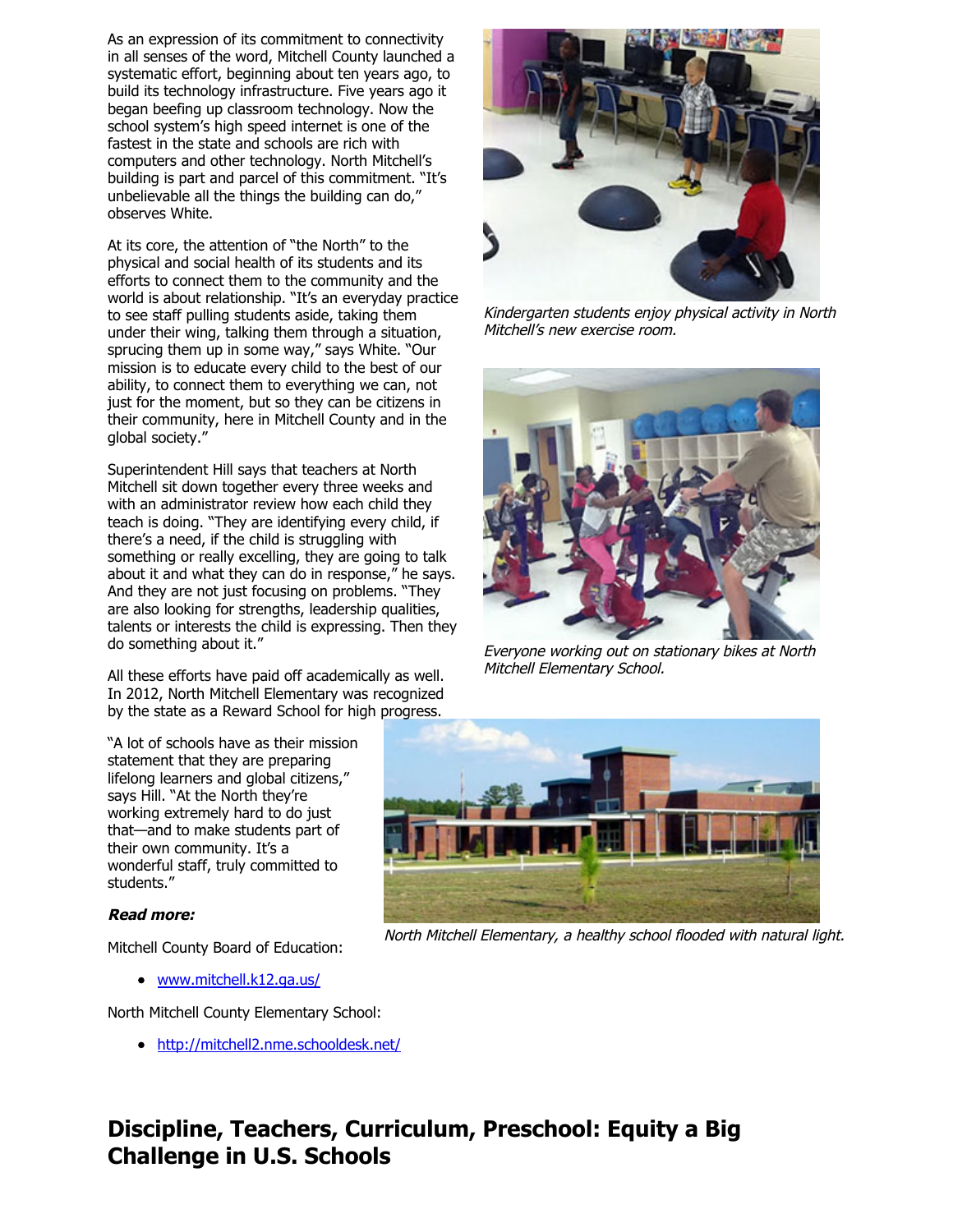The U.S. Department of Education's [Office for Civil Rights](http://www2.ed.gov/about/offices/list/ocr/data.html?src=rt/) (OCR) released data and reports this month on disparities in the nation's schools as they relate to gender, race, ethnicity, disability, and English speaking skills. Data, collected from every public school and school district in the U.S. during the 2011–12 school year, found widespread differences in access to qualified and experienced teachers, a full high school curriculum for college and career readiness, and pre-school. The disparities were especially pronounced among groups of students of different racial/ethnic backgrounds. The report also documents large disparities in discipline rates between students of color and white students and between students with disabilities and those with no identified disabilities.

The OCR has been collecting data since 1968 in order to enforce the nation's civil rights laws as they relate to educational opportunity. Under the Obama administration, the Office began collecting data related to school discipline. This year's report includes data on pre-schools as well as public charter schools and juvenile detention centers.

# **Discipline**

The data found major disparities in disciplinary rates, with students of color and students with disabilities receiving disproportionately high rates of suspension and expulsion. Within groups of students of color, African-American students are much more likely than any other group to be suspended or expelled.

## Disciplinary differences by race/ethnicity

- African-American students are expelled at three times the rate of white students, with 5% of white students suspended and 16% of African-American students suspended at least once.
- American Indian and Native Alaskan students, representing 1% of students, represented 2% of out-ofschool suspensions and 3% of expulsions.
- African-American girls are suspended at higher rates than girls of any other race or ethnicity and at higher rates than most boys, even though boys, overall, make up two-thirds of all suspensions. American Indian and Native-Alaskan girls are also suspended at higher rates than white boys.
- African-American students are more likely to be arrested or referred to law enforcement than other students. Black students represent 16% of all students but 27% of students referred to law enforcement and 31% of students arrested at school. White students are 51% of enrollment and 41% of students referred to law enforcement and 39% of those arrested at school.

## Disciplinary differences by disability status

- Students with disabilities are more than twice as likely to be suspended (13%) than students without disabilities (6%).
- Students with disabilities are 12% of the student population and 58% of students placed in seclusion or involuntary confinement and 75% of those physically restrained at school. African-American students represent 19% of students with disabilities and 35% of students restrained with a mechanical device or equitment at school.
- Students with disabilities represent a quarter of all students arrested and referred to law enforcement at school.

## Preschool discipline

The report found that many schools suspend students as young as three or four years old. Moreover, schools' disciplinary disparities begin among the youngest students. African-American children make up 18% of preschool enrollment and 48% of students suspended from preschool more than once. White students make up 43% of preschool enrollment and 26% of preschoolers suspended multiple times.

## Behavior Infractions

The OCR report does not address disciplinary infractions or connect punishments to specific infractions. However, prior research, including research from the [UCLA Civil Rights Project,](http://civilrightsproject.ucla.edu/events/2013/summary-of-new-research-closing-the-school-discipline-gap-research-to-policy/Research_Summary_Closing_the_School_Discipline_Gap.pdf) the [Equity Project](http://www.indiana.edu/~atlantic/wp-content/uploads/2014/03/African-American-Differential-Behavior_031214.pdf) at Indiana University, the [Advancement Project,](http://www.advancementproject.org/issues/stopping-the-school-to-prison-pipeline) and the [Discipline Disparities Research-to-Action Collaborative](http://www.indiana.edu/~atlantic/) among others, has found that there are no racially significant differences in behavior among students. However, research has consistently confirmed that African-American students, as well as Latino and American Indian students to a lesser extent, receive harsher punishments than white students for the same infraction; are more likely to be punished for first-time infractions; and are more likely to be punished harshly for non-observable or subjective infractions like disrespect, noise, and "disturbing schools." Research has shown few racial differences in violent or criminal infractions like those related to drugs, alcohol, and weapons.

Measures to improve school climate, promote fairness in all aspects of school life, improve academic instruction and outcomes, practice positive disciplinary interventions, and emphasize restorative justice over punishment have been found to improve behavior, reduce disciplinary referrals, and improve disciplinary fairness. However,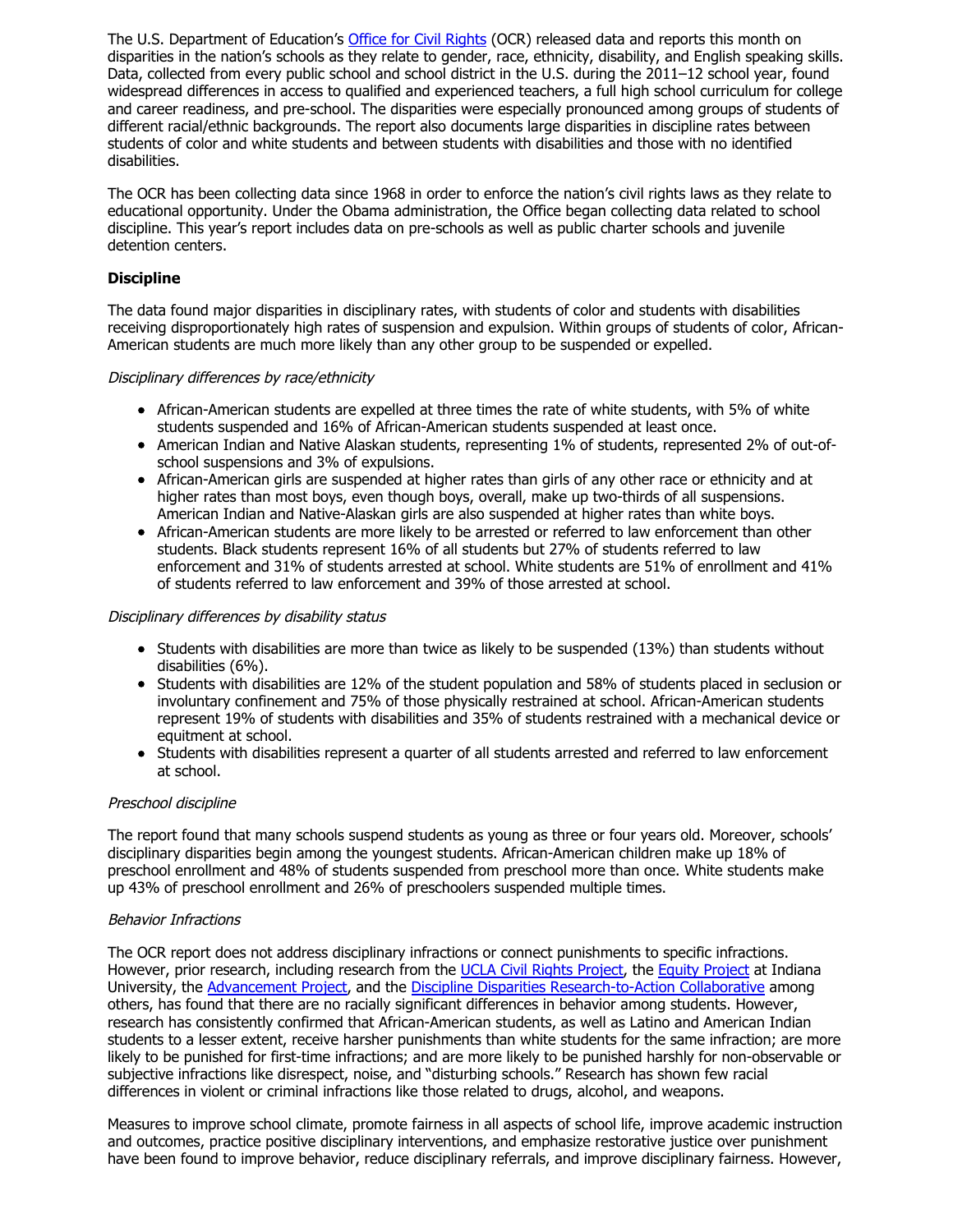many schools have not put these approaches into practice.

The [Discipline Disparities Research-to-Action Collaborative](http://www.indiana.edu/~atlantic/) notes that out-of-school suspensions have risen steadily since the early 1970s and attribute some of that rise to policy changes that are not directly disciplinerelated. For example, punitive accountability measures may create subtle incentives to push out students who are struggling or are perceived as troublemakers. Further, high rates of inexperienced, transient, or substitute teachers—concentrated most heavily in schools with high rates of poverty and students of color—make it much harder to establish the staff continuity necessary to create positive, personalized school environments that support academic achievement and engagement. Such disparities were also documented in the OCR report.

# **Teacher Equity**

The OCR report found disparities in the access of different groups of students to experienced teachers and school counselors. Here again, students of color, especially African-American students, Latino students, and Native-Alaskan students had less access to experienced and certified teachers than other students. For example:

- Between 3% and 4% of African-American, Latino, American Indian, and Native-Alaskan students attend schools with high concentrations of first-year teachers, compared to 1% of White students.
- Nearly 7% of African-American students—half a million students—attend schools where at least 20% of teachers lack certification or licensure. African-American are four times more likely than white students to attend these schools. Latino students are twice as likely as white students to attend schools where significant numbers of teachers lack certification.
- Among districts that have at least two high schools, nearly 25% report an average gap of at least \$5,000 between the salaries of teachers at the school with the highest and lowest African-American and Latino enrollments.

# **Curriculum: College and career readiness**

Access to a full range of college prep classes is a problem across the U.S. The OCR report found that only 63% of high schools offer physics and just 50% offer calculus. Between 10% and 25% do not offer at least one core math or science course. Students of color are more likely that white students to attend high schools that lack one or more core course in math or science. In addition, students of color and students with disabilities are more likely to be held back (made to repeat a grade) in high school than are other students.

- Among high schools with the highest concentrations of African-American and Latino students, 25% do not offer Algebra II; one-third do not offer chemistry.
- Less than half of American Indian and Native-Alaskan high school students have access to a full range of math and science courses.
- Students of color, English learners, and students with disabilities are more likely to be retained in grade. At the high school level, students with disabilities (12% of student population) are 19% of those who are held back. Twelve percent of African American students are retained, compared to 6% of all students.

# **Preschool access**

Preschool programs are a growing part of the K–12 education landscape, but even so, only about 60% of school districts offer programs for children younger than five. Among districts that do offer preschool programs there are a range of restrictions and inequities.

- Only 43% of districts offer full-day pre-school programs.
- About half of districts that offer pre-school programs make those programs available to all students.
- Students of color and boys are over-represented among students who are retained in kindergarten. Native-Hawaiian, American Indian, Native-Alaskan, and other Pacific Islander kindergarten students are held back at nearly twice the rate of white kindergartners. Boys make up nearly two-thirds of students retained in kindergarten.

# **Read more:**

- [www.ajc.com/weblogs/get-schooled/2014/mar/21/new-federal-report-racial-disparities-school-disci/](http://www.ajc.com/weblogs/get-schooled/2014/mar/21/new-federal-report-racial-disparities-school-disci/)
- [www.npr.org/2014/03/21/292470976/report-widespread-racial-disparities-in-public-school-punishments](http://www.npr.org/2014/03/21/292470976/report-widespread-racial-disparities-in-public-school-punishments) [www.npr.org/blogs/codeswitch/2014/03/21/292456211/black-preschoolers-far-more-likely-to-be-](http://www.npr.org/blogs/codeswitch/2014/03/21/292456211/black-preschoolers-far-more-likely-to-be-suspended)
- suspended [www.npr.org/templates/story/story.php?storyId=292204659](http://www.npr.org/templates/story/story.php?storyId=292204659)  $\bullet$
- http://blogs.edweek.org/edweek/rulesforengagement/2014/03/
- [discipline\\_disparities\\_persist\\_newest\\_federal\\_civil\\_rights\\_data\\_show.html](http://blogs.edweek.org/edweek/rulesforengagement/2014/03/discipline_disparities_persist_newest_federal_civil_rights_data_show.html)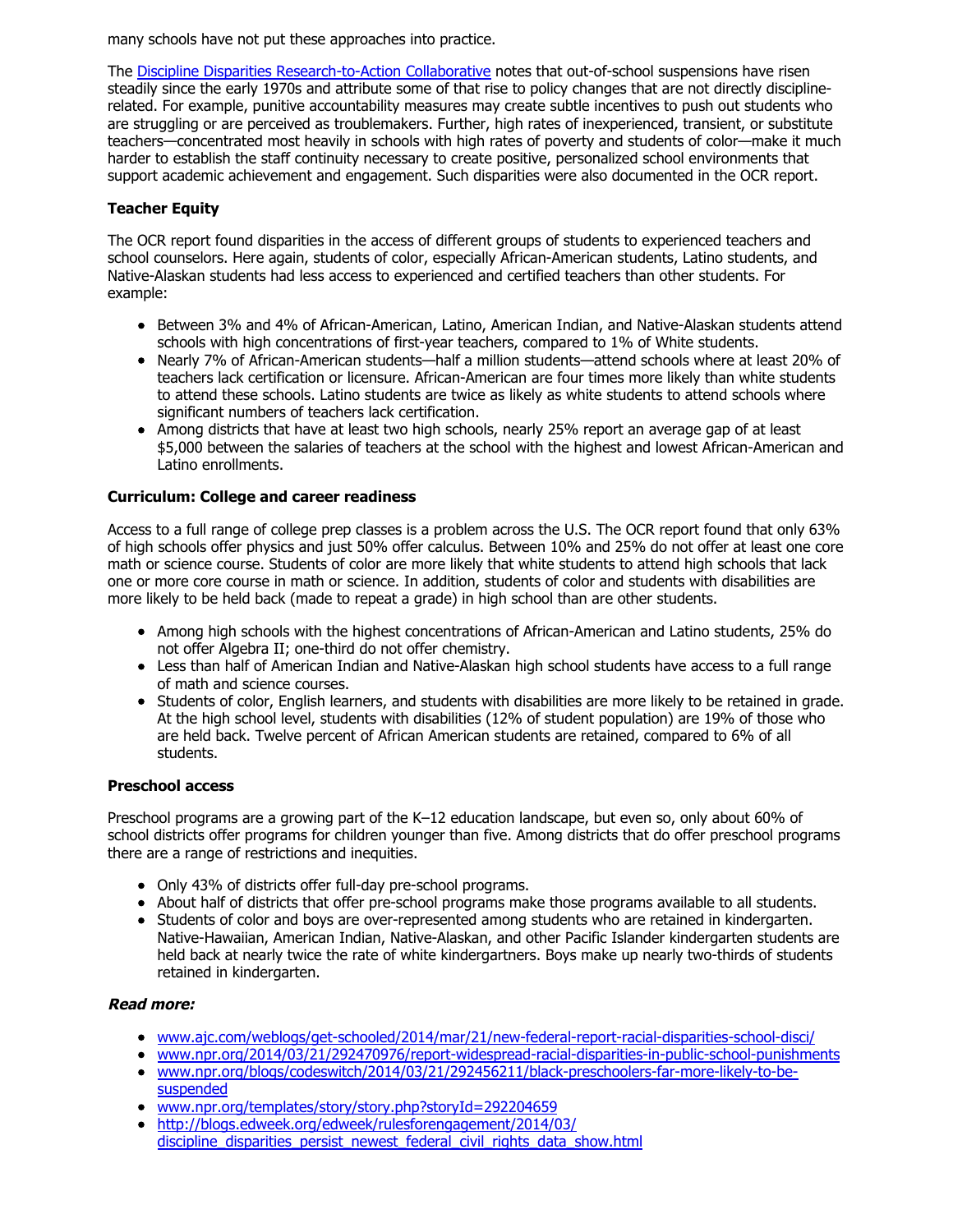#### Office of Civil Rights

<http://www2.ed.gov/about/offices/list/ocr/data.html?src=rt/>

Complete OCR data set:

<http://ocrdata.ed.gov/>

Other research on racial, disability, and other disparities in schools.

- [http://civilrightsproject.ucla.edu/events/2013/summary-of-new-research-closing-the-school-discipline](http://civilrightsproject.ucla.edu/events/2013/summary-of-new-research-closing-the-school-discipline-gap-research-to-policy/Research_Summary_Closing_the_School_Discipline_Gap.pdf)gap-research-to-policy/Research\_Summary\_Closing\_the\_School\_Discipline\_Gap.pdf
- <http://nepc.colorado.edu/files/NEPC-SchoolDiscipline.pdf>
- [www.indiana.edu/~atlantic/wp-content/uploads/2014/03/African-American-Differential-](http://www.indiana.edu/~atlantic/wp-content/uploads/2014/03/African-American-Differential-Behavior_031214.pdf)Behavior\_031214.pdf
- [www.advancementproject.org/issues/stopping-the-school-to-prison-pipeline](http://www.advancementproject.org/issues/stopping-the-school-to-prison-pipeline)
- [www.indiana.edu/~atlantic/](http://www.indiana.edu/~atlantic/)
- http://colorlines.com/archives/2011/10/black\_students\_suspended\_from  $\bullet$ schools for minor infractions more often than whites says a new report.html

# **School Funding Unconstitutional in Kansas**

The Kansas Supreme Court has ruled that the state's recent across-the-board funding cuts to public K–12 schools are a violation of the state's constitution. The decision upholds a unanimous January 2013 decision by a three-judge panel that found the finance system fails to meet constitutional standards.

In its decision in *Gannon v. State of Kansas*, the Court gave the state legislature until July 1, 2014 to remedy inequities in state aid to districts for both capital expenses (equipment and buildings) and operations (general expenses). The cost to the state is expected to be about \$130 million.

The ruling is the latest in a long-running battle over school funding that has pitted conservative lawmakers against school districts. In response to a ruling in the 2006 Montoy v. State, the legislature established and began phasing in cost-based funding standards that provided (among other things) additional funding for students who cost more to educate and to improve funding adequacy across the state.

But after only two years of the phase-in, the recession reduced revenues and legislators reduced funding for schools by \$386 million. Legislators further reduced revenues with tax cuts in 2012 and 2013 that will amount to \$3.9 billion over the next five years, according to the Associated Press. Gannon was filed in 2010 in response to funding cuts.

The state had argued that the *Gannon* districts lacked standing to bring the lawsuit and that school funding issues are not subject to judicial review—that they are non-justiciable. But the Court found the districts did have standing because of their constitutional duties to operate local school systems. The Court also found that funding issues are subject to review as part of the judiciary's duty to review legislation. The Court cited Kansas precedent as well as rulings in several other states on the justiciability question.

## **Two issues: equity and adequacy**

The decision is especially important to low wealth districts that lack capacity to generate significant revenues at the local level. The Court found that the legislature's across-the-board cuts in aid established wealth-based disparities that are inequitable.

The Court has not yet determined whether the state is providing enough funding to meet educational standards, however. Instead, the Court clarified that funding must be sufficient to meet the adequacy requirements currently set forth in Kansas law and the standards of the Rose case. Rose is the name of the Kentucky school finance case that established adequacy standards that have been adopted by several states, including Kansas. The Supreme Court clarified these adequacy standards and sent Gannon back to the threejudge panel to determine whether the state is meeting its constitutional duty as it relates to school funding adequacy.

#### **What's next?**

The Court did not tell the state how much it must spend to meet adequacy requirements, something that has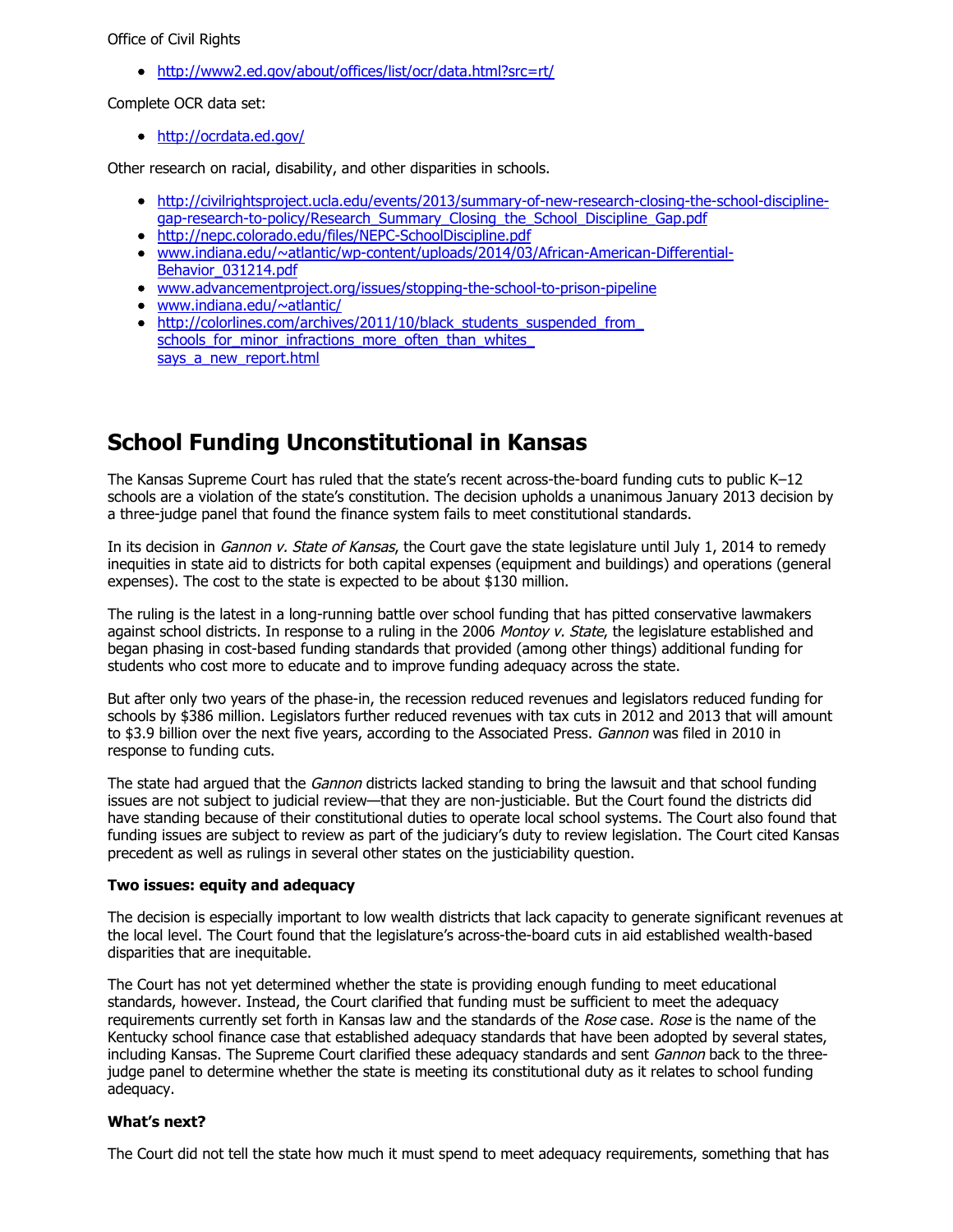happened in the past. Some lawmakers who defend reductions in school spending have hailed this fact. Advocates for students and school districts, however, claim the decision establishes that the state must provide funding at an adequate level and further clarifies a high bar for meeting the adequacy requirement.

The legislature is expected to address the equity question by the end of the current session. No deadline has been established for the three-judge panel to review the remaining adequacy questions.

## **Read more:**

Education Justice coverage:

- [www.educationjustice.org/newsletters/ej\\_newsblast\\_140314\\_](http://www.educationjustice.org/newsletters/ej_newsblast_140314_KansasFundingUnconstitutional.htm) KansasFundingUnconstitutional.htm
- [www.educationjustice.org/news/january17-2013-plaintiffs-win-in-kansas-state-response-may-create](http://www.educationjustice.org/news/january17-2013-plaintiffs-win-in-kansas-state-response-may-create-crisis.html)crisis.html
- [www.educationjustice.org/news/january17-2013-plaintiffs-win-in-kansas-state-response-may-create](http://www.educationjustice.org/news/january17-2013-plaintiffs-win-in-kansas-state-response-may-create-crisis.html)crisis.html

State and national news coverage:

- [www.kansas.com/2014/03/07/3330863/kansas-supreme-court-sends-school.html](http://www.kansas.com/2014/03/07/3330863/kansas-supreme-court-sends-school.html)
- <http://salina.com/news/funding3-7-14>
- www.nytimes.com/2014/03/08/us/kansas-school-spending-ruling.html?  $r=0$
- [www.edweek.org/ew/articles/2014/03/21/26kansas.h33.html](http://www.edweek.org/ew/articles/2014/03/21/26kansas.h33.html)

The full ruling:

[www.kscourts.org/Cases-and-Opinions/opinions/SupCt/2014/20140307/109335.pdf](http://www.kscourts.org/Cases-and-Opinions/opinions/SupCt/2014/20140307/109335.pdf)

RPM coverage of long-running school finance activity in Kansas:

- [www.ruraledu.org/articles.php?id=3060](http://www.ruraledu.org/articles.php?id=3060)
- [www.ruraledu.org/articles.php?id=2958](http://www.ruraledu.org/articles.php?id=2958)
- [www.ruraledu.org/articles.php?id=2395](http://www.ruraledu.org/articles.php?id=2395)
- [www.ruraledu.org/articles.php?id=2345](http://www.ruraledu.org/articles.php?id=2345)
- [www.ruraledu.org/articles.php?id=2810](http://www.ruraledu.org/articles.php?id=2810)
- [www.ruraledu.org/articles.php?id=2673](http://www.ruraledu.org/articles.php?id=2673)
- [www.ruraledu.org/articles.php?id=2415](http://www.ruraledu.org/articles.php?id=2415)
- [www.ruraledu.org/articles.php?id=2547](http://www.ruraledu.org/articles.php?id=2547)
- [www.ruraledu.org/articles.php?id=2916](http://www.ruraledu.org/articles.php?id=2916)

# **Report Finds Negative Effects of Recession on School Funding**

Earlier this month when the Kansas Supreme Court found the state in violation of its constitutional duty to fund schools equitably, it was acknowledging a problem that has become worse since the Great Recession. That problem is one that many states are facing, according to a recent report from [Education Law Center](http://www.edlawcenter.org/) (ELC).

[Is School Funding Fair? A National Report Card](http://www.edlawcenter.org/assets/files/pdfs/publications/National_Report_Card_2014.pdf) is the third edition of the ELC report. The report notes that at least 34 states are providing less funding per student in 2013–14 than in 2007–08. Further, the share of state budget devoted to education is down in most states.

The impact of funding reductions falls most heavily on schools with high percentages of students living in poverty. Those percentages climbed drastically during the Recession. In 2011, 21% of children ages five to eighteen were living in poverty, a 30% increase from 2007 levels and an additional 2.5 million children. The federal poverty line is \$23,492 for a family of four.

Is School Funding Fair? also notes that poor children are increasingly concentrated in schools with other poor children. It is well established in research that very poor children who attend schools with high concentrations of poverty face higher barriers to educational success than do similar students who attend schools with lower poverty levels. Between 2007 and 2011, the percentage of students who attend high-poverty schools (those with over 30% of students living in poverty) doubled from 7% to 16%, according to the report.

The effect of recession-era school funding cuts has made school funding systems in many states more regressive, that is, they provide less funding to school districts with high levels of student poverty than to other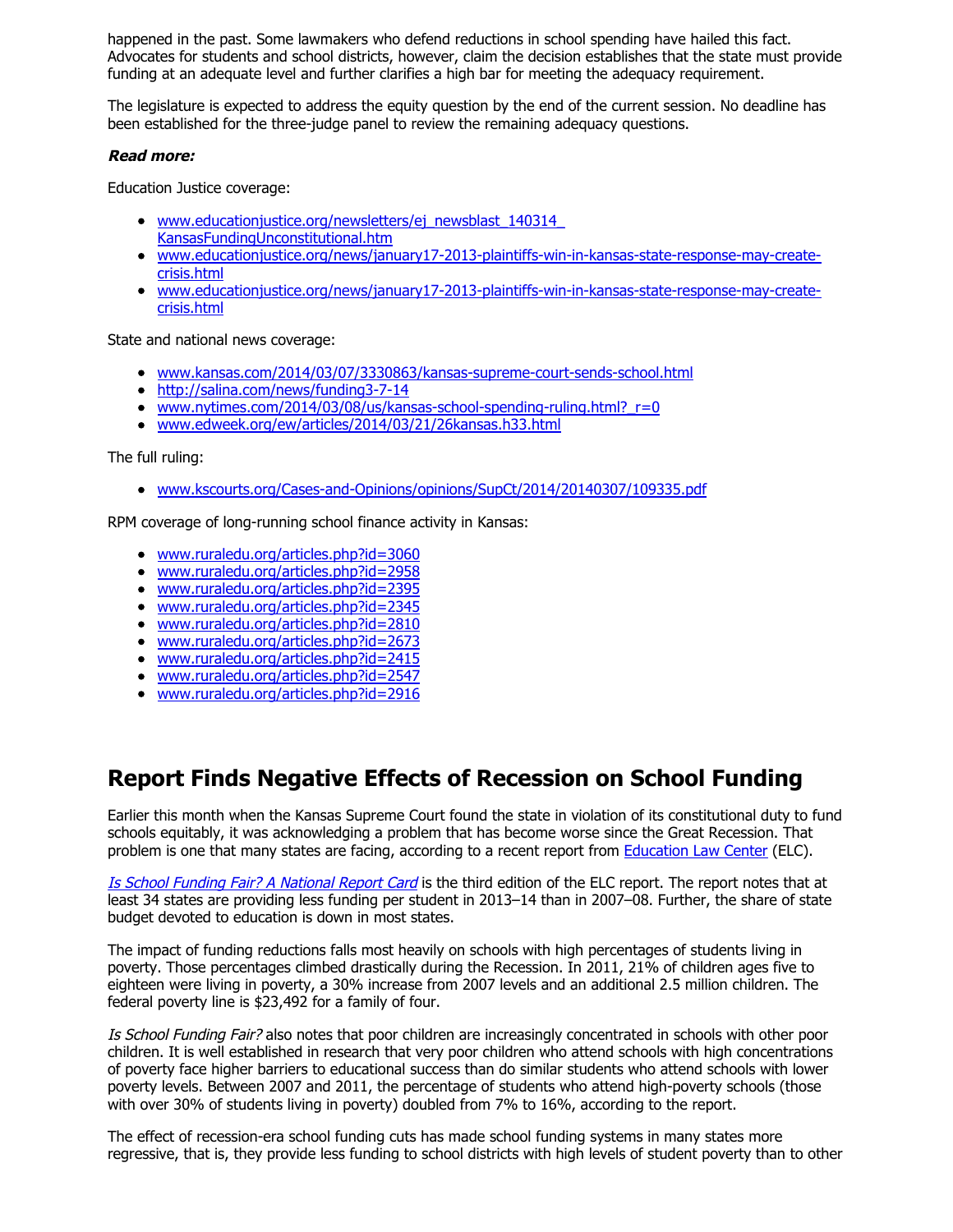districts. Is School Funding Fair? found that 27 states became less fair, particularly in the period from 2010–11; twelve states improved fairness.

## **Four measures of school funding fairness**

The report defines fairness as whether or not the state "ensures equal educational opportunity by providing a sufficient level of funding distributed to districts within the state to account for additional needs generated by student poverty." The report makes no attempt to determine how much funding is necessary or to set thresholds for which states could be considered fair or not. Rather, it explores four measures that offer a lens for considering and comparing state funding systems.

The report does not provide analysis in terms of district locale. However, some of the fairness measures use statistical techniques to control for cost-affecting conditions and other variables. RPM notes that several of these variables, including district size, population density, and wage comparisons, are often incorporated in statistical analyses in ways that are harmful for rural schools and districts. For example, wage comparisons are sometimes used to justify the lower salaries of rural teachers. Further, rural districts typically have less local revenue generating capacity than other districts of similar income levels, making rural districts more vulnerable to inequities in funding. For these reasons, it is possible that the report underestimates unfair funding conditions faced by high-poverty rural districts.

The four measures used in *Is School Funding Fair?* include funding level, funding distribution, effort, and coverage.

Funding level measures the overall level of state and local revenue provided to school districts per student compared to other states. The report finds that funding levels vary widely from a high of \$17,397 per student in Wyoming to a low of \$6,753 in Idaho. Per pupil revenues in 26 states have fallen since 2010.

Funding distribution measures how funding is distributed to districts relative to student poverty. In other words, it considers whether more (or less) funding is available to districts with higher concentrations of student poverty. Fourteen states have funding systems that provide more funding per student to districts with higher concentrations of student poverty. Nineteen states have systems that are regressive, that is they provide less funding for schools with higher poverty levels, though differences in 12 of those states are not statistically significant.

Effort measures how much the state spends on education relative to its fiscal capacity defined as the ratio of spending to state gross domestic product (GDP). The recession had a significant effect on GDP in most states, declining an average of 3% in 43 states between 2008 and 2009. Because school funding is tied to revenue capacity reflected in GDP, the recession reduced state revenues overall. Only fifteen states have seen their GDP return to or exceed 2007 levels. Many states reduced effort during the recession, with only six states increasing effort since 2007.

Coverage measures the proportion of school age children enrolled in public schools compared to those enrolled in private schools; the report also looks at the median income levels of public and private school families. Coverage affects public and political will to fund public schools, especially if high-income families are not participating in public schools. Coverage is also an indicator of distribution of funding as it relates to student poverty. The report found that coverage rates are highest in Utah at 94% and lowest in Hawaii at 78%. It also found that income levels of private school students are higher on average that those of public school students, ranging from 104% in Alaska (where incomes are nearly the same) to 199% in Louisiana (income levels are twice as high for private school students). In Washington, DC, the income level of private school students is more than three times (367%) higher than public school students.

## **Fairness consequences**

In addition to considering the condition of school funding as depicted by its four fairness measures, Is School Funding Fair? examines the impact of fairness on three key areas of educational quality: early childhood education, pupil to teacher ratios, and wage competitiveness. Not surprisingly, states with better funding systems also do better on these indicators.

Early Childhood Education Research consistently demonstrates that high-quality preschool education is one of the most important ways to boost academic achievement and life-long opportunity and to close opportunity gaps. Nevertheless, the report found that only 47% of three and four year olds in the U.S. are enrolled in a preschool program. The enrollment rate for low-income children is just 38%.

The report finds that preschool participation correlates with other measures of funding fairness. For example, many of the states with the lowest preschool enrollment rates for low-income children are also states with low funding levels; states with highest enrollment rates tend to be among those with higher funding levels. Enrollment of low-income students in preschool is also correlated to the effort levels of states, with high-effort